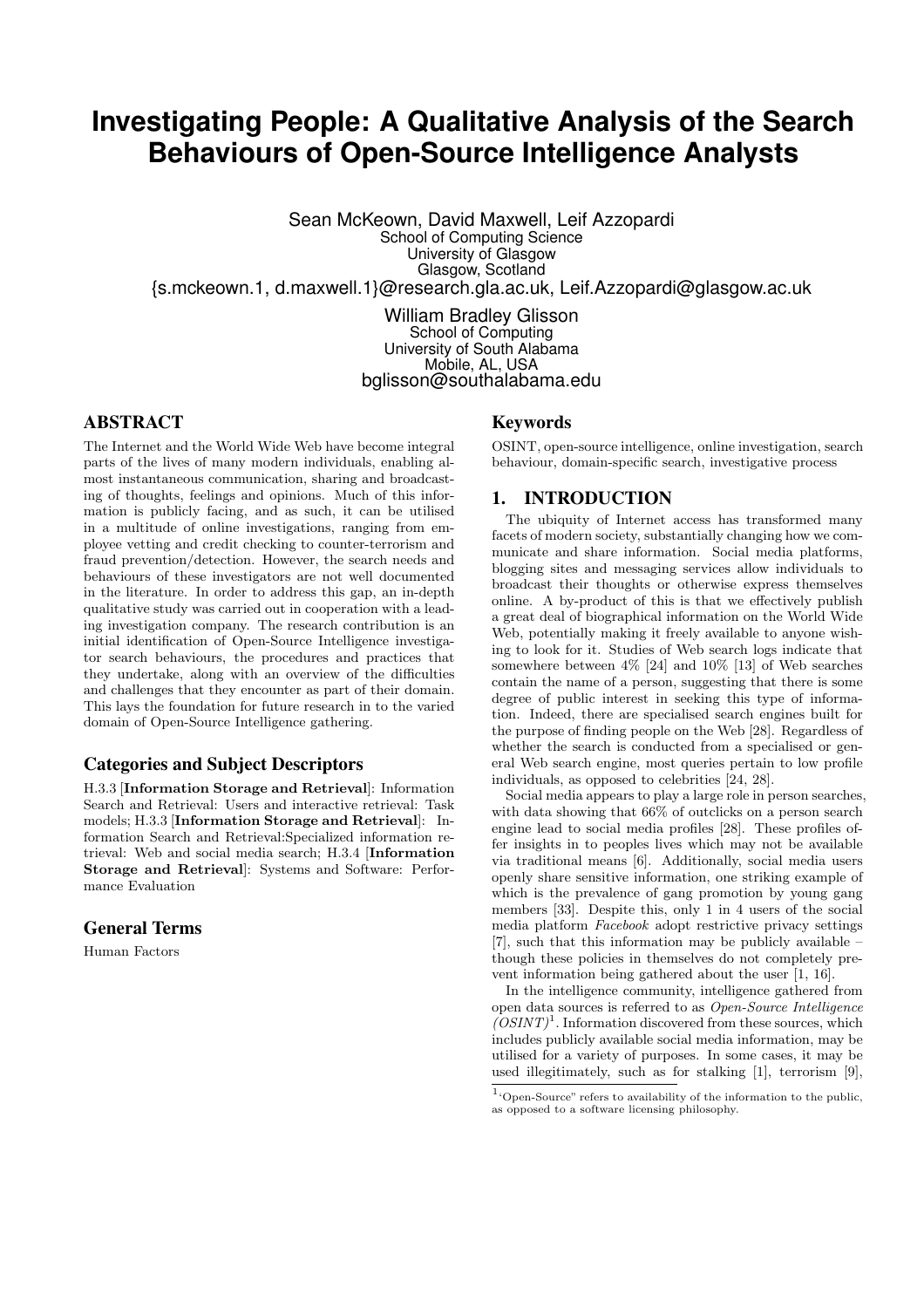or identify theft [10]. However, with the appropriate legal and ethical considerations [1, 21], these sources may be exploited in legitimate OSINT investigations, examples of which pertain to: employee vetting [5, 12], fraud detection [26], counter-terrorism [9] and gang violence [33].

The types of information sought after, as well as their uses, vary depending on the context of the investigation. Ultimately, the information is collected in order to fulfil a specific task. An example of this would be vetting an applicant for a high profile legal position. In this case, it is prudent to conduct criminal background checks, as well as to inquire as to the general nature, behaviour and disposition of the individual, as to avoid future scandal. The former tasks may focus on finding news articles and legal documents, while social media and other communication platforms can be leveraged to assess the individual's character. These findings may provide good reason to reject the applicant, or provide support for their application. In the case of terrorist investigations, personal conduct is viewed in a different context, with the social element emphasising related individuals. Who are they talking to? What are they saying? How are they communicating? Where do they go and what do they do? This type of inquiry could result in the discovery that the subject associates with known terrorists, or openly posts information relating to extremist websites. In the case of a potential corporate merger, it may be prudent to investigate the track record of the company and its executives. Public business records could be utilised in this case, which may uncover a long line of failed business, suggesting that this merger would be unwise. In all cases, vast arrays of open data sources can be leveraged in order to determine a course of action or support/refute a particular assertion.

In this paper we explore a subset of OSINT investigations which focus on collecting publicly available information about individuals. In order to examine investigator search behaviours and identify generalisable search requirements in this domain, an in-depth qualitative study was conducted utilising several analysts from a well-established company. Due to the sensitive nature of this line of work, and to protect the confidentiality of the company and ongoing investigations, all examples provided in this paper are conceptually representative of actual cases but are entirely anonymised.

The remainder of this paper is structured as follows. Section 2 explores previous work on domain specific search and the behaviour of intelligence analysts. Section 3 describes the methodology used to capture the search behaviour of sampled users in this search domain, in addition to a description of the questionnaire used as part of the semi-structured interviews. Findings are presented in Section 4, which describes the process involved, as well as search behaviour, tools used and difficulties encountered in these online investigations. Section 5 compares and contrasts the findings of this research to previous work, with a summary and future work in Section 6.

## 2. BACKGROUND

In this section, we will provide a brief overview of the different search behaviours observed in different domains, as well as previous work on the behaviour of intelligence analysts, in order to provide context for future discussion.

Different search domains have different properties and different user/system requirements, an examination of which allows for the development of more effective domain specific search tools [14]. For this reason, substantial research has been conducted in order to characterise the ubiquitous Web search domain – a survey of which can be found in Markey [20]. This previous work has shown that the average Web user engages in short search sessions, poses short queries, makes minimal use of advanced search functionality/relevance feedback, and typically only reviews one-totwo pages of results [25, 20]. In essence, Web users desire immediate satisfaction for minimal effort  $[15]$ , i.e. they appear to subscribe to Zipf's *Principle of Least Effort* [35].

In contrast to general Web searching, some domains are characterised by the need to conduct exhaustive, time consuming, searches [15]. Some instances of exhaustive search are so large scale that they occupy multiple searchers for months at a time [2]. In exhaustive search, the goal is to find all documents which are relevant to the given information need, such that high recall is emphasised. In the patent search domain [17], this is especially important as failing to find a relevant document may have significant legal repercussions. Perhaps as a result of this, patent searchers place greater emphasis on search control, utilising more advanced search functionality [17]. This high recall requirement also appears to be a feature of the E-Discovery domain [2], where extensive document review is cited as being the primary investigative overhead. Conversely, searches conducted by software engineers [11] have relatively few relevant results, with queries containing many technical terms and acronyms. Users in this domain also place a strong emphasis on the authority of the source, which is derived from document metadata, such as site reputation, author and publish date.

Several works have focused on identifying differences between the behaviour of experts and non-experts. White and Morris [31] found that those with search expertise submit fewer queries, spend more time searching, and make more use of advanced search functionality. Additionally, these users also exhibit a higher degree of discrimination when viewing the results page, viewing fewer documents, spending less time reviewing each document, and clicking on lower ranked results.

When the emphasis is shifted from search expertise to domain expertise/knowledge, findings are similar with regards to query and session length, with the addendum that a higher number of unique sites are visited by domain experts [29, 30]. This suggests that experts are typically more invested in the outcome of the search process, even when the domain does not necessarily require exhaustive methodologies. In addition, experts have been shown to prefer more technical sources [29], while non-experts frequent commercial and consumer orientated sites [29, 30]. Liu et al. [18] also suggest that users with high domain knowledge attempt to leverage their expertise to extract information from indirect sources for easy tasks, rather than attempting to locate documents which are more concise and to the point. Similarly, Bhavnani [4] has shown that domain experts identify and utilise a variety of authoritative sources, while nonexperts rely on general Web search engines. Further, it was demonstrated that those with domain expertise appear to have some high level understanding of the search process for the task at hand, while non-experts do not. Regardless of whether the difference in expertise is search or domain specific, experts typically perform more effective searches than non-experts [4, 30, 31].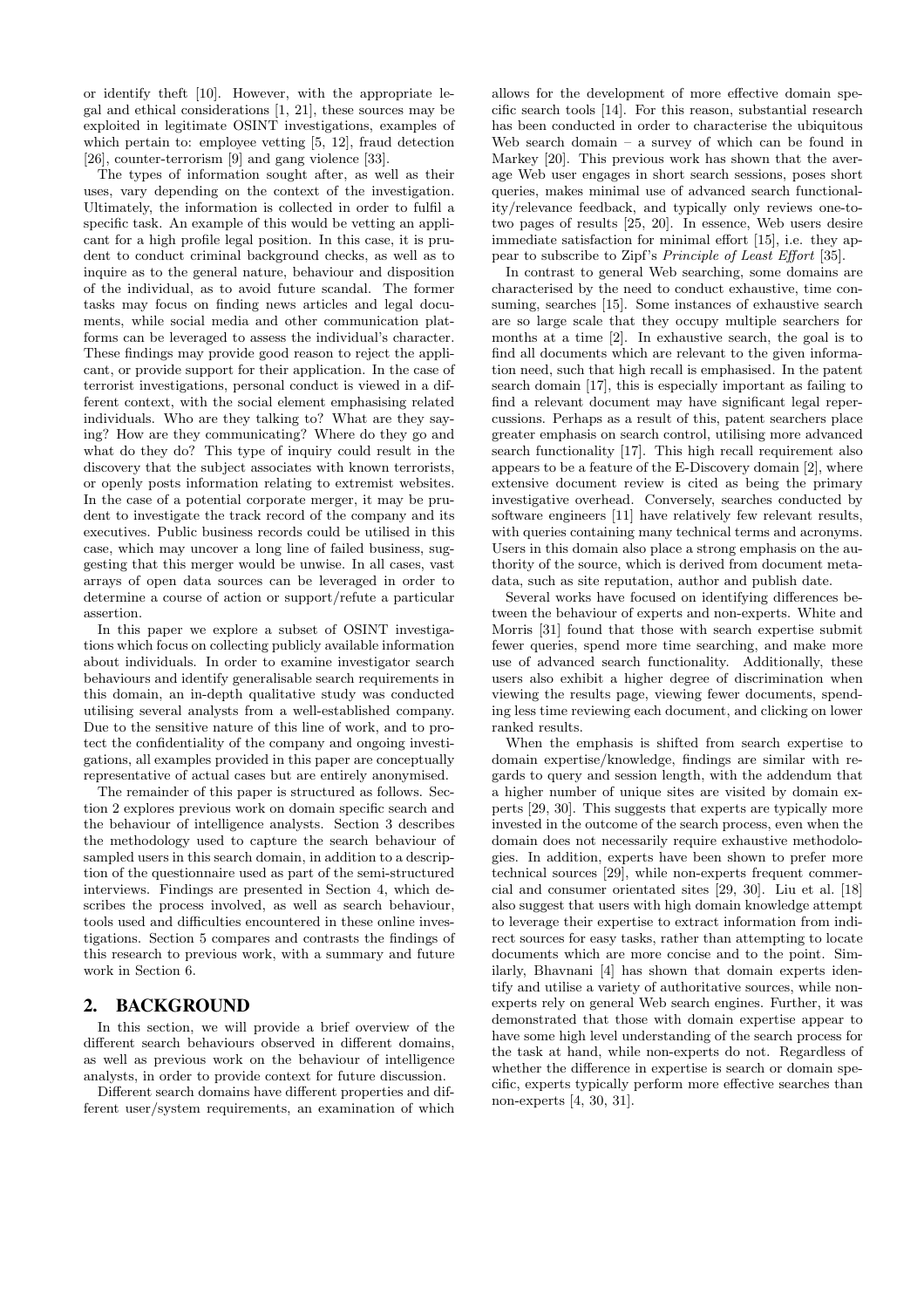Domain specific or technical vocabulary appears to be an important element of domain specific search, with experts using more of these terms per query than non-experts [29, 30], while also selecting query concepts more effectively [32]. The use of this vocabulary can be acquired by non-experts over time [27, 30]. However, Vakkari et al. [27] suggest that there is a minimum threshold of search competency which must be met, for a boolean search system, before an extended vocabulary can be effectively utilised.

#### *Intelligence Analysis.*

Intelligence analysts are tasked with fusing multiple, diverse, streams of data in order to rapidly arrive at a conclusion, often without a well defined starting point for the analysis [34]. This section first describes the recommended approach to Open-Source Intelligence (OSINT) searching and analysis, before discussing previous work relating to the behaviour of closed intelligence analysts.

OSINT investigations begin with the communication of an information need, with the first step being to identify potential sources of information which fulfil this need. The sources utilised for criminal inquiries will differ from those used for planning humanitarian aid, or assessing the damage done by a natural disaster. At this point, data collection is strategic, in that the search sources are chosen based on potential return on time invested, with the disclosure of findings focusing on addressing the given task [22]. The steps involved in the tactical collection of data are critical, as the volume of information available online is vast, and the analyst could easily be overwhelmed. Time management and prioritisation is therefore paramount if the OSINT analyst is to be effective. Additionally, subtasks may be automated in order to save large quantities of time [1, 22]. Appel [1] likens the process to playing slot machines at a casino, where, after a point, there is more to be lost than to be gained. Other concerns for OSINT searching may also include the relative freshness of the information, particularly with tasks relating to breaking news or events [3], or concerns over digital footprints which could potentially tip off a subject  $[22]$ .

Chin et al. [8] analysed the behaviour of national security intelligence analysts by exposing five of them, each with previous intelligence or military experience, to two mock cases which were created by a sixth analyst. Several analysis techniques were discovered, not all of which are compatible. A popular strategy is to map all pieces of evidence to all possible hypotheses in order to determine which is the most likely. However, one analyst disagreed with this approach, as it may cause data to be interpreted in such a way as to fit a particular hypothesis. Another scheme involved interpreting the evidence in terms of high level attributions, such as intent and motivation. Irrespective of the strategy, a key feature of the analysis is that it is iterative; new questions are derived from viewed documents. Analysts described this iteration as never being finished, such that arbitrary deadlines are required to produce results in a timely fashion. As a result of this, analysts developed varying document prioritisation and triage approaches, primarily involving physical copies of documents. Analysts were not found to use any specialised software tools when identifying patterns in the data, instead opting to use *Microsoft Office* products to map out relations. Additionally, varying levels of credibility are assigned to the findings, with facts not necessarily being considered to be "concrete truths" [8].

Pirolli and Card [23] conducted a cognitive task analysis and think aloud study with intelligence analysts in order to identify leverage points for future improvement. The authors characterise analyst behaviour as a kind of expert behaviour, where existing schemas are built from experience and applied to new scenarios. The process was characterised in terms of two primarily loops, an information foraging loop and a sensemaking loop. Foraging involves searching for information, filtering documents and reading the documents with the goal of extracting information. Sensemaking involves the iterative development of a mental model, with the conceptualisation of a schema which fits the evidence. At each stage there is potential for feedback between the various sub-tasks, both inter- and intra-loop. These loops can be used to support both bottom-up (data to theory) or top-down (theory to data) models, with the authors suggesting that either model can be invoked depending on the task at hand. Key leverage points were found in both loops. The foraging loop contains typical precision-recall trade-offs as analysts move from a larger set of documents to a more narrow one. Individual cognitive loads in this loop are associated with scanning, reading and extracting information from documents, as well as those associated with the iterative process in follow-up queries. Leverage points in the sensemaking process include the attention span available for the evidence and hypotheses, as well as the generation of alternative hypotheses while avoiding confirmation bias.

#### 3. METHODOLOGY

While previous work addresses a wide range of search domains, there is a lack of research into the search behaviour of OSINT investigators. However, the potential use cases for open-source information are varied, such that it is difficult to address the entire domain at once. The processes involved in capturing information relating to natural disasters or breaking news is likely quite different to those used for employee background investigations. For this reason, this research focuses on a subset of OSINT use cases, subject centric investigations, where the primary focus is on gathering information about a single individual.

In order to gain insight in to these types of investigations, an in depth exploratory study was conducted with a leading investigation company. This involved input from a total of three participants over two stages: *i)* an initial interview with a company executive and *ii)* semi-structured interviews [19] with two analysts who carry out the Web searching for the investigations. Intelligence analysis and personal investigations are confidential by nature, as they deal with sensitive information, with a relatively small number of individuals carrying out this work. This means that there is a small pool of subjects to draw upon, in contrast to domains such as general Web search, which is evident in previous work [23]. This exploratory case study sheds light on the relatively unexplored domain of Open-Source Intelligence investigations.

Several research questions were explored in order to facilitate this research:

- RQ1 How do analysts who conduct subject centric OSINT investigations perform Web searches? What is their process?
- RQ2 Which types of information are they interested in? What are they looking for?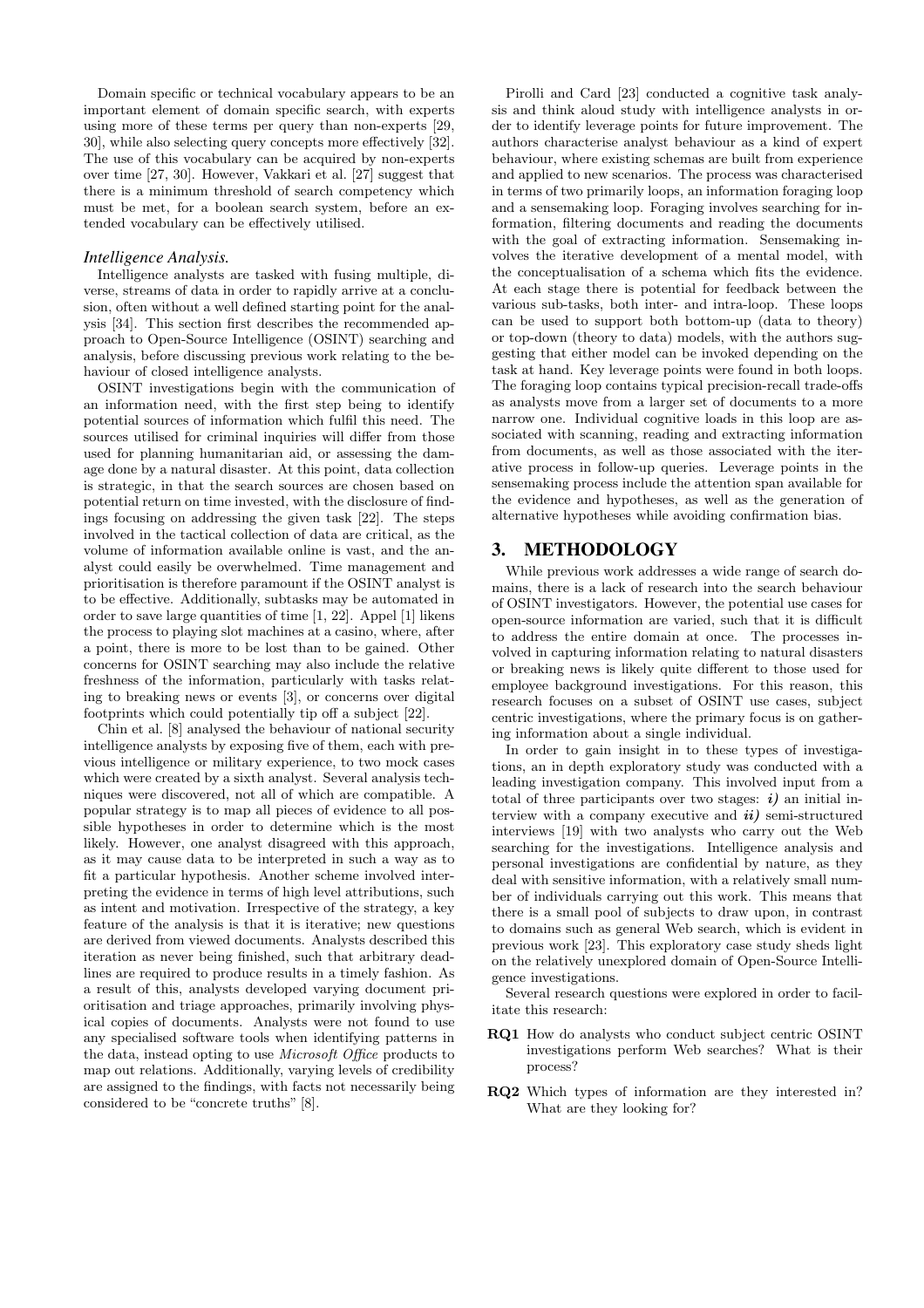- RQ3 Which types of sources do they use to get this information? Do they use any specialised tools to acquire or manage this information?
- RQ4 How do the needs of these OSINT investigators compare to those of searchers in other domains?

## 3.1 Capturing Analyst Behaviour

The executive interview provided an understanding of the overall business practices of the company, which types of cases they investigate, and why. This also provided the context in which to place the analyst's search behaviour. Interview discussion topics included the types of tasks analysts undertake, how they generally approach the process and the nature of the end-product deliverable.

Using this sketch of the problem space and processes, a questionnaire was produced, which was used to guide semistructured interviews with the analysts, with each analyst being interviewed in isolation. The questionnaire was designed to establish how the analysts currently perform their investigation, as well as which search techniques and tools they utilise. This design attempts to address the axes of domain specific search as discussed in Hanbury [14]. Responses were recorded by the researchers, allowing the analyst to focus on their reply.

#### 3.2 Questionnaire Contents

The questionnaire utilised in the semi-structured analyst interviews was comprised of the following sections.

Personal Background: This section contained questions relating to: demographics; education and employment history; and a self description of their current role.

Example Cases: The analysts were asked to describe three investigations which they had conducted in the past. In order to aid the analyst in spontaneously recalling a particular case, it was suggested that it could have been one of the following: memorable, routine, challenging, unsuccessful, or collaborative. Particular questions related to the high level description of the case, what they were provided with at the beginning, what their approach was, which sources were used, how the information was corroborated, and what challenges were encountered.

Case Generalisations: The analysts were asked to attempt to describe cases in a more abstract way, generalising from particulars to features which are common to most, or all, investigations. They were also asked if there are any particular kinds of cases which do not fit the norm. This section also attempted to associate value ranges to the number of results examined, number of sources used, time spent formulating queries, etc.

Types of Search: Analysts were asked about the various types of search they perform and which sources they use to get this information. Examples of the types of search are: social media; geolocation/map; car/vehicle; news; and multimedia.

Core Functionality: Core functionality includes search operators and other features of a service, or search engine, such as filtering, bookmarking, aggregation, or query expansion/suggestions. The analysts were asked which kinds of functionality they make use of, or which they would find useful, but do not necessarily make use of.

Other Tools and Services: This section pertained to any software or resources the analysts used which were external to the Web, such as software tools for case management, analysis, visualisation, or report generation.

Investigative Process: The interviewees were then asked general questions on the investigative process, such as which aspects of a case take the longest, or are repeated most often. This section was also used to reflect/elaborate on, as well as confirm our understanding of, the processes and techniques which had been described in previous sections.

Features for Improvement: The final section involved questions relating to any functionality which the analysts thought would be useful as part of a hypothetical search system.

#### 4. FINDINGS

This section presents the findings of the exploratory study. First, investigations are placed in context before describing the process which is applied to all subject-centric investigations which are carried out by the analysts. Following this, particular search behaviours are highlighted, with discussion on the generic task which underlies the search process. Specific difficulties associated with these types of investigation are then presented. Finally, the search domain is summarised in terms of the five axes of search in Hanbury and Lupu [14].

Each case begins with a client requesting that a particular investigation be carried out, due to particular internal flags being raised. The client provides a document, or, *briefing sheet*, which describes the purpose of the investigation, as well as known background details regarding the subject of the investigation and any relevant context. This information may vary depending on the particular context, as well as what information is available to the client. However, the briefing sheet typically includes items such as subject name, date of birth, known address, telephone number, etc. Where possible, the entire investigation is carried out using Web resources, however, when this proves insufficient. costly physical surveillance may be employed in order to gather further information. Physical surveillance operatives are provided with updated information and pertinent finding from the analyst's online investigation, allowing them to operate more effectively. While physical surveillance is an important part of the overall process, its impact on the Web search process carried out by the analyst is limited. Therefore, this research only focuses on the work carried out by the analyst, who gathers information using Web resources. An overview of the parties involved in the investigation, as well as their relationships, can be found in Figure 1.

Each investigation is conducted by a single analyst, who spends anywhere between two and eight hours gathering and reporting information, a duration which is consistent with intelligence analysts in Chin et al. (four to eight hours) [8] and NATO's OSINT guidelines (four hours) [22]. This work need not be carried out on the same day<sup>2</sup> and the overall duration may vary in line with the profile of the case at hand. Similarly, cases are typically not revisited once closed, however this is also subject to considerations of proportionality.

 $^2{\rm In}$  some cases this was out of necessity, as one resource relating to upcoming court cases only makes information available for a week in advance of the court date. For this reason, this resource was checked at regular intervals.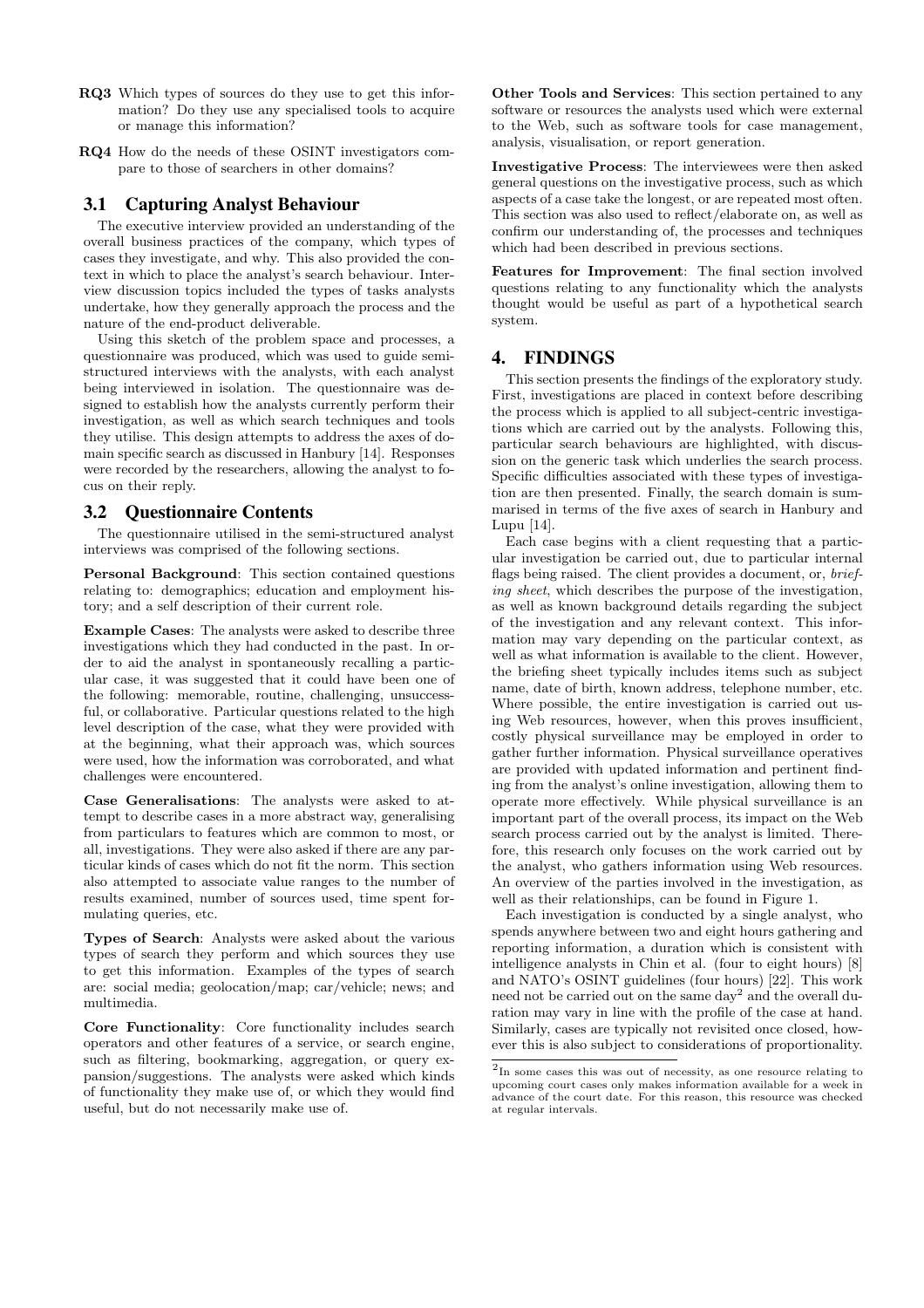

Figure 1: The parties involved in the investigation and their relationships.

Both analysts interviewed were in the 50–60 age bracket, one male, one female, both of whom have 30 years of experience in the police force. During their time with the police, one analyst specialised in criminal intelligence, while the other occupied several roles which leveraged their ability to locate persons of interest. Both analysts had been working in their current role for 3–4 years at the time this research was conducted. While neither analyst claimed to have any extensive IT training, one analyst had previous experience querying national law enforcement databases.

#### 4.1 Process Overview

The approach to the investigation can be split into two main search phases: Background Verification and Open-Ended Web Search. The process involved in these search stages is discussed in turn, before elaborating on the case management and reporting processes.

Background Verification: In this stage, information provided on the briefing sheet is verified, updated and expanded upon. The records provided by the client may be outdated or erroneous; the subject may have moved residence or their personal circumstances, such as employment or marital status, may have changed. It is therefore critical for the investigation, as it moves forward, that this initial information be scrutinised.

The defining characteristic of this stage is that the analysts make use of a small, relatively fixed, set of services in order to verify this information. These sources are authoritative, though not necessarily guaranteed to be accurate, and, as such, are corroborated with each other.

Which sources are used will be dependant on the particular investigation. The most common services relate to residence and property verification as well as car registration checking. Cases with substantial corporate, financial or legal elements will necessitate the consultation of services relating to corporate structures and company information; credit checking; and information relating to previous convictions, respectively.

Open-Ended Web Search: The verified briefing sheet from the Background Verification stage is then used as seed information for the open-ended portion of the investigation. This stage still makes use of a small set of pre-defined resources, but the goal is to learn new things about the subject beyond simple information which could be held in a registry database. This includes utilising resources relating to news, e-commerce and multimedia, but places a particularly strong emphasis on social media and general Web search. Social media platforms, such as www.facebook.com, www. myspace.com, www.bebo.com and www.twitter.com, play a large role in the majority of these subject-centric investigations as they allow for individuals to express themselves openly. In particular, there is the potential to gather information directly pertaining to the investigation, either from the subject themselves, or their relations. The leading Web search engine is utilised as a portal to the wider Web, allowing for the gathering of new information from previously unknown sources. Search engines are typically utilised after the social media gathering phase. One analyst noted that, occasionally, competing Web search engines are used, with one competitor being cited as producing more up to date results for Internet news articles.

The open-ended search phase constitutes the bulk of the investigation, with the majority of this time being spent using search engines to find new pieces of information. It should also be noted that the stages are not entirely independent, as some information discovered in the latter stage may inspire new information to be sought, or verified, using services from the Background Verification portion of the investigation.

Case Management and Reporting: The analysts were not found to use any specialised software throughout the investigation, utilising a Web browser as the primary tool, with a popular rich text editor serving as a means of managing and reporting findings. A PDF file is generated from this text editor as part of the final report, which is used in conjunction with a Customer Relationship Management (CRM) system.

Rather than drawing conclusions in the report, the information found throughout the investigation is presented as is, with the client being left to interpret the findings and determine a course of action. That is not to say that the findings are presented in isolation, with one interviewee noting that information is qualified in order to acknowledge that it is fallible. For instance, there may be a chance that the information found belongs to an individual other than the subject of the investigation, as they happen to share names and cities. These qualifications, then, allow for various weights to be assigned to pieces of evidence, based on the degree of cor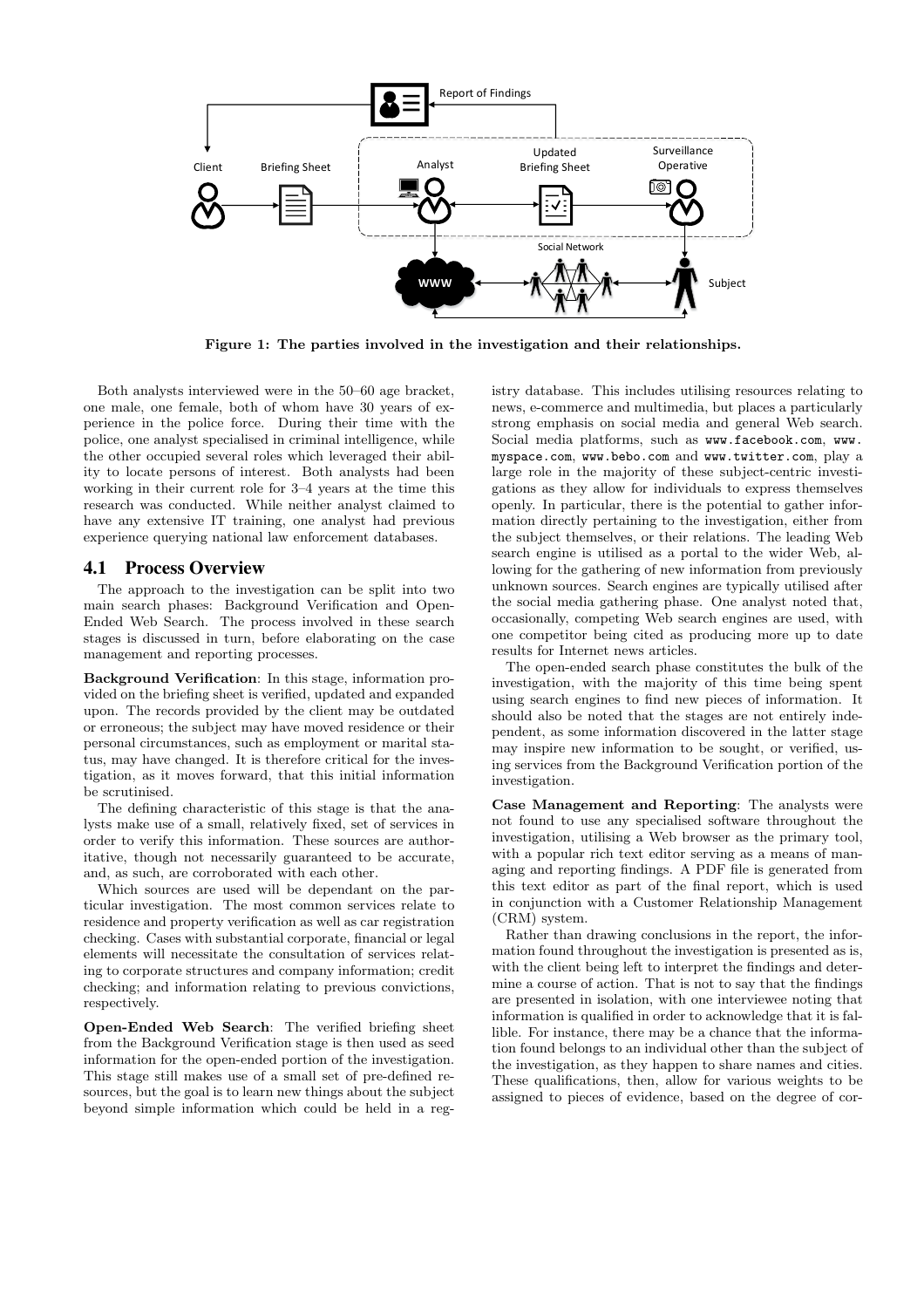roborating information. The second interviewee noted that the word 'fact' is not appropriate when referring to findings, instead, opting to use the term 'indicator'.

One reason that no specialised case management or reporting facilities are utilised is that, typically, only a small number of relevant documents are found for a given investigation. Hence, there is not a large volume of information to manage at the report level. The report typically consists of highly relevant nuggets of information, with associated source URLs, screenshots and analyst notes (qualifications, context). However, one analyst refrains from including screenshots of Web pages in reports out of concern that copyright will be infringed upon were it to be included. Neither query logs nor visited Web pages are logged to include in the report, with viewed documents/sources only being included in the report when relevant information is found. That is, there is no strict auditing requirement in place, with only information which is relevant to the case being reported, together with its source.

### 4.2 Analyst Search Behaviour

Verification Tasks: In the Background Verification stage much of the searching is simply rote querying of services with existing information in order to verify its veracity. The same query is repeated to several different services in order to compare, contrast, and corroborate the results. However, in some cases, this core information is what is actually sought after by the client. An example of this would be if an individual accumulated a large amount of debt before absconding, with the task of the analyst being to locate this individual. The context then shifts, such that the focus of the investigation is on discovering this fundamental information, with much greater feedback between the two stages of the investigation.

Both analysts demonstrated a preference for free services over paid services when verifying background information. One interviewee described a micro-transactional process in which small pieces of information, given at no cost by various services, are posed as queries to other services in order to gather different pieces of free information. By using this iterative querying process, these free pieces of information can be expanded upon, and combined, forming a more complete picture while simultaneously avoiding the need for payment. This, of course, inflates the number of queries and places more load on the analyst, with much repetition of query terms across related services.

Open-Ended Searching: Differing strategies were adopted by each analyst in the second phase of the investigation. The first analyst treated social media searching as an intermediate between the Background Verification and Open-Ended Web Search stages, as it potentially enables the corroboration of information such as employment status, marital status, and location. The general Web search process adopted is an experimental one, a 'random, calculated, Web search' in which the subject's name is leveraged as the primary source of query content. Queries are submitted and reformulated at will, with no significant formulation period. Results are then assessed for relevance using background knowledge, previous findings and contextual clues. A relatively small number of documents were viewed by this analyst, numbered in the tens, rather than hundreds per query, indicating a high degree of discrimination of the results. No

particular use was made of advanced query formulation techniques, which the interviewee attributed to a personal lack of skill in this area.

The second analyst also placed a similar emphasis on the importance of social media, however it was not described in terms of an intermediate step in the investigation. Queries posed to general search engines were described as simply containing 'the basics', that is, the types of information found on the analyst's briefing sheet. In this case, a larger emphasis is placed on an exhaustive search methodology of the results lists. Initially, approximately 15 pages of results are assessed for each query. If this initial assessment does not yield relevant results, then an iterative process is employed for each query, delving deeper into the results lists in the search for small pieces of relevant information. In this case, hundreds of results, across tens of results pages, may be scrutinised. That is, while the first analyst is more query orientated, the latter analyst is more document orientated. Additionally, while the first analyst made no use of advanced query functionality, the second interviewee expressed knowledge of boolean operators and phrase queries, as well as indicating an interest in learning more about additional operators. This analyst also placed some emphasis on the use of image and reverse image searching. One example given involved the utilisation of a reverse image search engine, which was used in order to scrutinise a social media profile image. From the results, it was discovered that the profile image was a stock photograph, which suggested that the account in question was a fabrication.

In neither case was there a well defined stopping point identified for the gathering of information. In cases where evidence is found, the analysts appear to use their own judgement regarding how much evidence is enough. This judgement is based on what has been looked at already, what has been found and how well the primary task has been addressed. In some cases, evidence may be hard to locate, as it may be found deep down in the search results, hosted on obscure sources. This problem may be exaggerated if little initial information is provided, or if findings are poor during the Background Verification stage of the investigation. However, once an investigative thread is discovered in a new piece of relevant information, new lines of investigation open up, facilitating the discovery of yet more relevant nuggets. That is, once a 'foothold' is obtained, the remainder of the investigation tends to progress more smoothly. For cases where this investigative stagnation is not overcome, the search is carried on until the rough cut off point of eight hours, out of concern for due diligence. One analyst noted that such cases may be revisited at a later date, during periods of lower work loads.

Both analysts voiced concerns regarding the reliability of information, though their general approaches differed. One interviewee accepted most information at face value, unless there was a reason to think that the information was not to be trusted. These reliability determinations were made using personal experience and background knowledge, as well as other pieces of information/context from the case. Particular types of information were emphasised as being particularly unreliable, such as social media relationship statuses and potential terms of endearment. The second interviewee was generally more sceptical of all information until it was corroborated in some way. Again, an example of a potentially unreliable source of information was given in news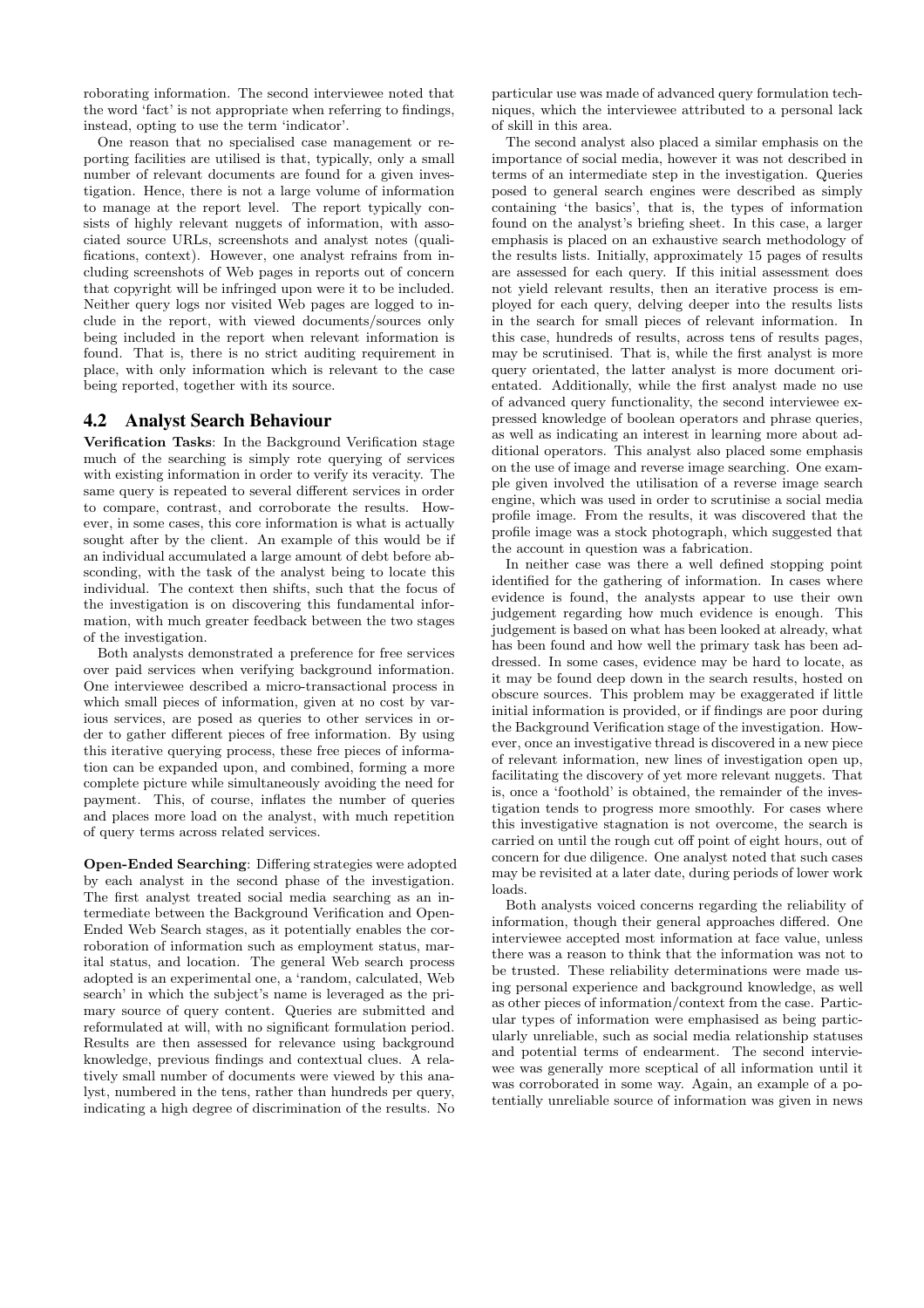|                          | rapic 1. Comparison or anaryse benaviours.                                                        |                                                                                                    |                                                                                                                                     |                                                                    |                                                                                        |  |
|--------------------------|---------------------------------------------------------------------------------------------------|----------------------------------------------------------------------------------------------------|-------------------------------------------------------------------------------------------------------------------------------------|--------------------------------------------------------------------|----------------------------------------------------------------------------------------|--|
|                          | <b>Search Strategy</b>                                                                            | Adv. Features                                                                                      | Reliability                                                                                                                         | Digital Footprint                                                  | Reporting                                                                              |  |
| $\blacksquare$<br>nalyst | Query orientated.<br>Experimental<br>queries.<br>Discriminatory when<br>examining docu-<br>ments. | $-$ None used.                                                                                     | Generally taken at<br>face value unless sus-<br>picious.<br>Wary of particular<br>$\overline{\phantom{0}}$<br>types of information. | Uses services requir-<br>ing user accounts if<br>known to be safe. | Screenshots, quali-<br>fiers, URLs.                                                    |  |
| $\sim$<br>nalyst         | Document orien-<br>tated.<br>Examines many doc-<br>uments per query.                              | Some use of boolean<br>$\equiv$<br>operators and phrase<br>queries.<br>Reverse image<br>searching. | Generally sceptical.<br>-<br>Distinction<br>between<br>$\equiv$<br>'facts' and 'reported<br>facts'.                                 | Categorically avoids<br>services which re-<br>quire user accounts. | Descriptive notes,<br>qualifiers and URLs.<br>'Indicators' as op-<br>posed to 'facts'. |  |

Table 1: Comparison of analyst behaviours.

media, with a distinction being made between 'facts' and 'reported facts', citing media 'sensationalism' as a potential problem.

A recurring concern was that of the digital footprint left behind by an online investigation, which plays a particularly large role when social media resources are utilised. One analyst categorically avoids using services which require user logins/accounts, while the other only does so when it is known that the subject will be unable to detect their use of the account. This can be a problem for social media platforms such as www.linkedin.com and www.keek.com, as well as dating sites such as www.match.com, as they actively notify the account holder when their profiles has been viewed. The primary reason for avoiding this sort of interaction is that it may compromise the investigation; tipping off the subject allows them to change their behaviour, which may be detrimental to the case. The integrity of the investigation must be preserved, not just operationally, but also ethically. It was stressed, by both the executive and analysts, that only publicly available information was to be used throughout the investigation. That is, it is completely out of the question, to, say, send the subject a friend request on a social media platform for the purposes of bypassing privacy restrictions.

Neither analyst indicated that they use any tools which automate search tasks, nor do they make use of meta-search engines which automatically pose a single query to multiple services. A single aggregation service was cited, pertaining to announcements relating to deaths, marriages, birthdays and other personal or family events. Additionally, some reference was made to services which facilitate the identification of a particular individual's social media profiles, as they may not necessarily directly contain the individual's given name. Table 1 summarises and contrasts the behaviour of both analysts.

## 4.3 The Underlying Task

Not only is the high level process fixed across the various investigation types, but the underlying task is as well. That is, the analyst seeks to discover small pieces of information relating to the subject, building a network of inter-related informational items. These pieces of information potentially pertain to: relationships, associations/memberships, locations, subject attributes, interests, hobbies and other contextual information. In essence, these small pieces of information are the operating unit of the investigation, allowing

the investigation to progress as well as serving as evidential items in the report.

These informational units are used in two ways. The first is to expand the investigation, using pieces of information to generate new query terms, or to give clues as to possible areas of exploration, taking the investigation in a new direction. One example of this may be the discovery that the subject plays, or has previously played, on a darts team. The analyst can then use darts or darts team as new query terms in conjunction with the subject's name or location. This could lead to the discovery of a locally managed darts league, or event, which lists the subject as a participant. The impact of this information varies depending on the particular investigation, however it may be especially relevant if the investigation pertains to an injury which would prevent the suspect from participating in such physical activities.

The second way in which these pieces of information can be used is to narrow, or focus, the investigation. The same piece of information may be used to provide filtering opportunities in order to better weed out irrelevant results, or to disambiguate person namesakes in the results. A trivial example of this is the discovery that the subject lives in London, which, at least generally, allows for the filtering of persons living in Amsterdam. These pieces of information can also provide context for existing documents, enabling better extraction of information or more efficient relevance determinations at the document level. Additionally, crossreferencing information allows the analyst to better understand, and better utilise, previous findings. One example given was the use of a social media post about dog walking, which contained an image of the subject's partner. By scrutinising this image, and cross-referencing it with other resources, the analyst was able to determine an approximate postcode of where the image was taken. This postcode eventually led to the discovery of the location of the subject, successfully ending the investigation.

### 4.4 Difficulties

Person disambiguation was a concern for both analysts, as it is not always straightforward to identify a namesake given the available information, or context. In most cases, a claim that a particular piece of information, or social profile, is related to the subject, requires qualification due to the uncertainty involved. Various levels of confidence can be placed in this assertion, depending on the degree to which other ev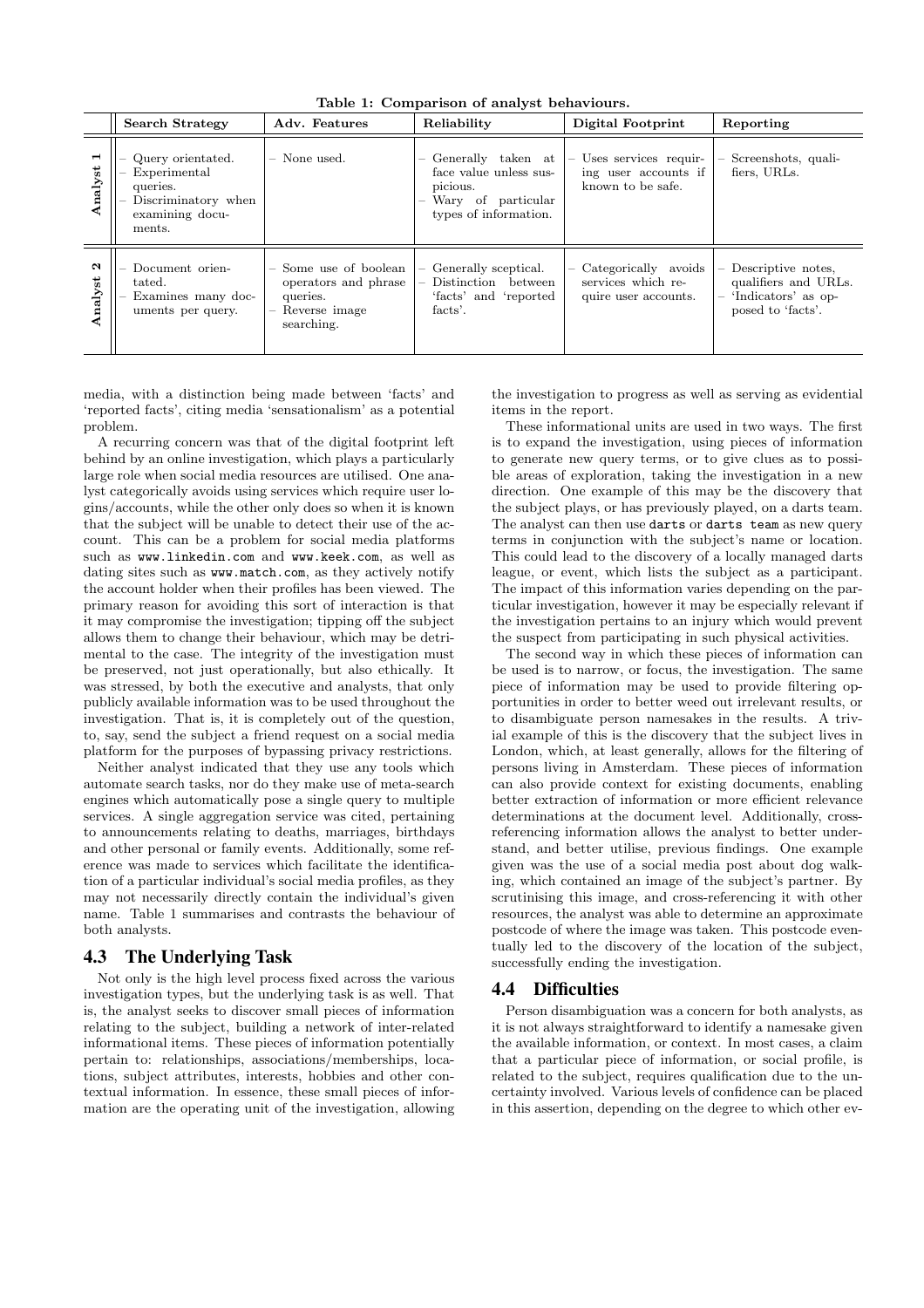idence corroborates it. For instance, a social media profile which uses the subject's name may contain a profile image of a person in front of a place of residence. This profile image can then be corroborated with geographical images found on a popular publicly available satellite image provider, in order to provide support that the individual in the image is the subject, or a personal relation. This knowledge can then be used to corroborate or contextualise further pieces of information. Similarly, if the same images or other contextual clues are present across various social media platforms, it is likely that the accounts belong to the same individual. The use of these contextual clues, in concert with human judgement and experience, appears to play a key role in the process of person disambiguation, and, indeed, in determining the reliability of any piece of information.

A related problem is that of name variants, be they colloquial derivatives, erroneous spellings, nicknames, pet names or even simply the favouring of a middle name over a first name. Both analysts noted that this is not entirely uncommon, with one example being given of a court document which had incorrectly transcribed the subject's name. In cases where name variants are used, information may simply be missed. The alternative is an increased load on the analyst as many more queries are generated in order to compensate for poor findings. This problem may be compounded when Web services require payment per query, though, as previously noted, these services are not favoured by the interviewees.

In addition to concerns relating to digital footprints, social media platforms also present challenges for information acquisition, as users are typically able to control to which degree their information is accessible. That is, when the service allows it, they may opt to make their information visible only to friends, or friends of friends, rather than the general public. In these cases, rather than obtaining information from the subject's profile directly, it is obtained laterally, via social media relations, such as friends or family, who may not operate with the same level of discretion. One analyst suggested that this lateral acquisition occurs more often than not, emphasising the importance of mapping out the social relations of the subject.

When asked how a hypothetical system could improve the overall process, suggestions included aid for the above tasks of person disambiguation, name variant querying and lateral social media information gathering. However, the overall onus for improvement was on improving the general Web search process, as conducted via the leading Web search engine. The most time consuming portions of the investigation involve reviewing results, identifying relevant documents, reading documents and extracting information from them, i.e. the information foraging loop in Pirolli and Card [23]. As such, streamlining this Open-Ended Web Search phase has the most potential to reduce the overall cost of the investigation. The precision of the results seems to be the primary factor, with the extraction of key pieces of information being the priority. Increasing precision would not only reduce the time spent finding and extracting relevant information but would also reduce the time spent on investigative stagnation, where new leads are not presenting themselves. One analyst succinctly described the ideal system as one which facilitates 'minimum time in for maximum information out', i.e. one which maximises utility.

## 4.5 Domain Specific Search Summary

The following is a summary of the findings of this research in terms of the five axes of domain specific search found in Hanbury and Lupu [14].

Users: Both analysts interviewed were ex-police officers with 30 years of service each – with specialisations in criminal intelligence and finding persons of interest. Neither analyst possesses advanced information technology skills, instead leveraging their extensive experience and ability to utilise contextual clues and links between information.

Tasks: In subject-centric online investigations, the task is to associate different pieces of information with the subject, with the process being divided into two main stages: Background Verification and Open-Ended Web Search. Verification sub-tasks involve assessing the accuracy of fundamental information, such as: name, address, date of birth, telephone number, marital status, employment status, etc. In the Open-Ended Web Search phase, analysts seek new pieces information, such as interpersonal relations, hobbies, interests, associations, and activities. This information can then be used to address the primary goal of the case. The focus of the investigation may shift, depending on the reason for which it is being conducted. For example, corporate embezzlement investigations will have a different focus than those pertaining to employee background vetting or fraud.

Subject Area: A wide range of open data sources are utilised, such as: Web search engines; social media platforms; database resellers, such as the electoral roll or vehicle registration information; property information; e-commerce and credit checking services; public record corporate information; news and legal archives; social announcements; and map/geolocation services. However, in practice, any OSINT resource may be utilised, with the scope being limited only by the task at hand.

Media: No particular limitations are placed on the types of media used in the investigation. Examples were given which involved text, image, video, and audio files, suggesting that analysts make use of a wide variety of media types.

Tools: The primary tool used by the analysts was a Web browser, with a text editor and a CRM system being utilised for the purpose of reporting findings and case management. No particular browser add-ons or extensions appear to be used, with the use of advanced query functionality being minimal. The Web browser is used as mechanism for accessing a variety of sources, as discussed in the Subject Area section above.

Several potential leverage points were identified which may be addressed at the software level: person disambiguation; name variants; repeat queries; lateral information gathering of social media platforms; results precision; and information extraction.

### 5. DISCUSSION

While these subject centric investigations possess properties of exhaustive searches, the huge volume of documents available on the Web make finding all information relating to a subject impractical. This means that, in contrast to patent searching [17] and E-Discovery [2], high recall is not as critical as high precision, since the goal is to find a small number of highly relevant documents in a large number of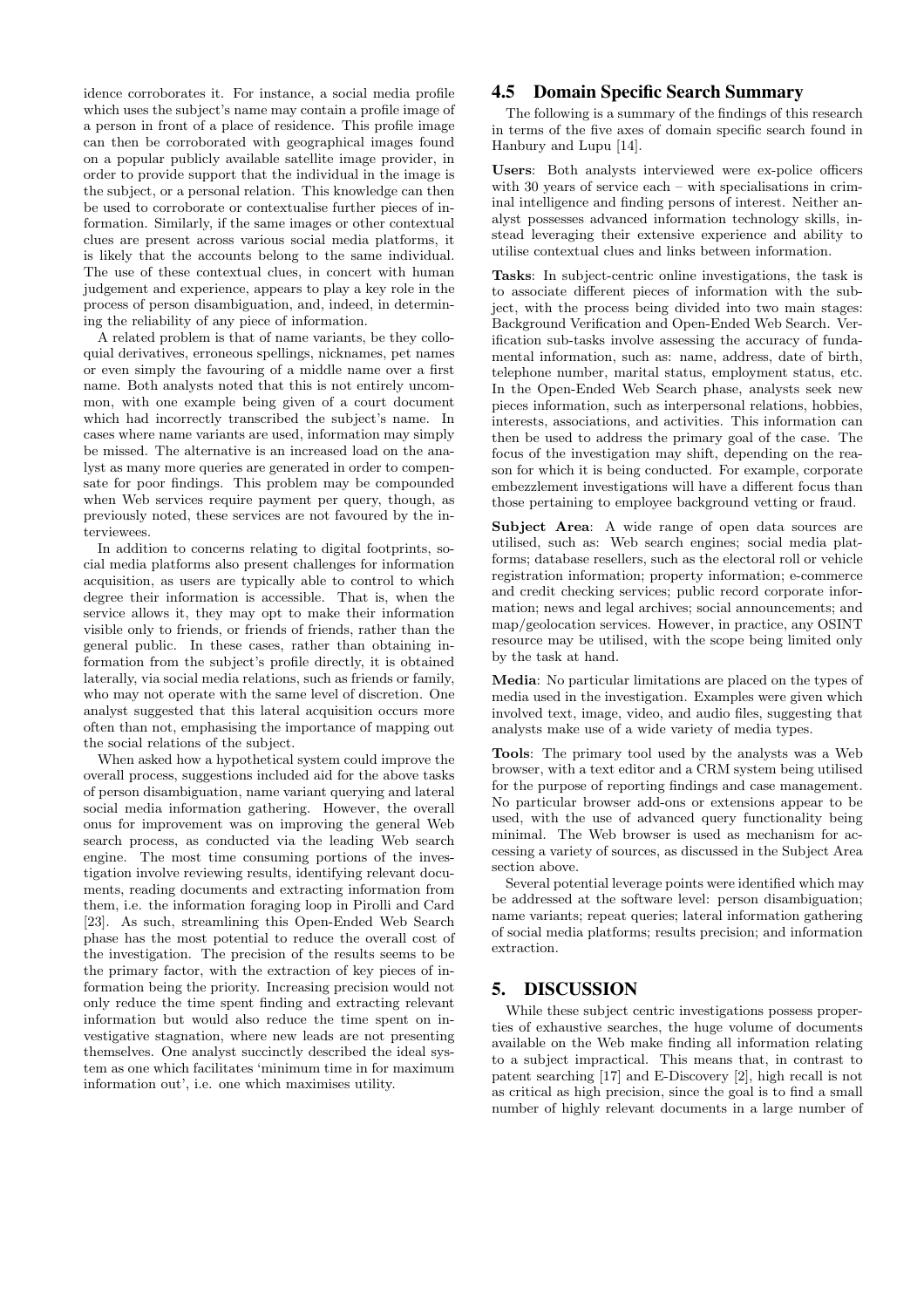results. Therefore it is appropriate to characterise this domain in terms of exploratory searching, rather than exhaustive searching, using the definitions in Hogan et al [15]. That is, the analyst is attempting to find information about the subject but does not necessarily know in advance what may be useful, nor is there a requirement that all pieces of information be found. While there are no legal repercussions for failing to find documents, as there may be in the patent searching domain [17], there may be other costs. For example, the client may suffer a loss of reputation in a scandal relating to an employment decision, or be forced to pay large insurance settlements. Some degree of personal investment in the search is also apparent, as old cases with little information are occasionally revisited, despite the lack of necessity to do so.

As with E-Discovery searching [2] and intelligence analysis in Chin et al. [8], the Open-Ended Web Search phase appears to be non-linear in nature. Findings discovered may prompt new lines of investigation, with new queries, which divert the analysts' attention from the original search.

It is clear that the interviewees demonstrate domain expertise, rather than general search expertise. The analysts do not appear to use advanced search features more often than the average Web user, though they do view more pages of results [20, 25]. However, as with domain experts in Bhavnani [4], the interviewees demonstrated the existence of a high level structure in their overall investigative process, while also making use of pre-defined, authoritative, domain specific resources. Similarly, the general preference for avoiding commercial sites is consistent with domain expert behaviour in White et al [30].

In contrast to the intelligence analysts in Pirolli and Card [23], the report produced by the interviewees does not contain hypotheses or conclusions. However, it is possible that hypotheses are represented internally to some degree in order to facilitate the cross-referencing of pieces of information and to provide a contextual framework for the investigation. The lack of explicit hypotheses suggests that a bottom-up approach is taken, although in some circumstances, the case provided by the client may warrant a top-down approach. In this latter case, the client may wish to identify a particular type of behaviour, such as embezzlement or fraud, such that an explicit hypothesis is given from the outset.

Parallels can be drawn to intelligence analyst behaviour in Chin et al. [8]. Firstly, the interviewees did not make any use of particularly specialised tools, instead opting to use only a Web browser and text editor in order to search, manage and create reports for the case. Secondly, the interviewees' approach to the reliability of information is consistent with two of the analysts in Chin et al [8]: the first being generally accepting unless there is a reason to think otherwise; and the second being generally more sceptical of information until it is corroborated. In all cases, there is a similar reluctance to attribute the concept of a "concrete truth"[8] to the findings, instead opting to qualify fallible findings.

While all interviewees possessed a strong desire to minimise their digital footprint during the investigation, the primary means of effecting this was to avoid the use of services which require accounts, or those which could unintentionally communicate with the subject. Neither IP address obfuscation or cookie management presented themselves as issues to the interviewees. The NATO OSINT [22] handbook gives suggestions for minimising the digital footprint of the inves-

tigation by making use of proxy services and engaging in cookie management. The reasoning is that a high volume of searches relating to a particular individual/group, such as a terrorist or dictator, may be noticed and have an impact on the investigation. However, it may be unreasonable to expect that the subjects of investigations carried out by the interviewees would have the resources necessary to acquire this information via traffic analysis, meaning that they may be justified in their current behaviour.

The freshness of the information was not a primary concern for the interviewees, with information which is weeks, or even months, old being useful. This is in contrast to a large number of use cases for Open-Source Intelligence gathering which rely on the immediacy of the information, such as real time event monitoring, news summarisation or crisis management. That is not to say that the interviewees were completely unconcerned with the recency of documents, as a competing search engine was cited as being potentially more up to date when searching for Internet news articles.

#### 6. SUMMARY

This work presented the findings from a study of a particular sub-domain of OSINT investigations, relating to subject centric investigations. Several research questions were considered in order to ground this research. In relation to RQ1, it was found that the search process is comprised of two main stages: Background Verification and Open-Ended Web Search. This process overview, in conjunction with a deeper analysis of how they conduct each stage addressed the search questions in RQ2. Analysts search for small pieces of information which relate to the subject, ranging from social relations and hobbies to employment history and residence, in order to conduct a wide variety of investigation types. While no specialised software tools were found to be used to carry out searching and reporting, or facilitate case management, a variety of Web service archetypes have been identified as being used frequently, addressing RQ3. Finally, RQ4 is explored by contrasting this domain to previous work. This showed that the analysts exhibit behaviour consistent with experts in other domains, and approach evidential reliability in a similar manner to national security intelligence analysts.

Several difficulties were identified with this type of investigation, involving name variants, person disambiguation, digital footprints, social media information access, and large volumes of search engine results. The findings from this research are significant in so far as they provide insight in to the overall behaviour and search needs of these analysts. Further research could investigate practical solutions for tackling these difficulties, in order to better facilitate these types of investigations. Additional work could expand on the OSINT search domain in order to provide insight into other use cases, such as those pertaining to natural disaster response and humanitarian aid, or investigations pertaining to groups of people, rather than individuals. This may lead to the discovery that certain elements of the investigation are common across the entire OSINT domain, or that techniques utilised in domains with similar characteristics could be adapted for OSINT purposes.